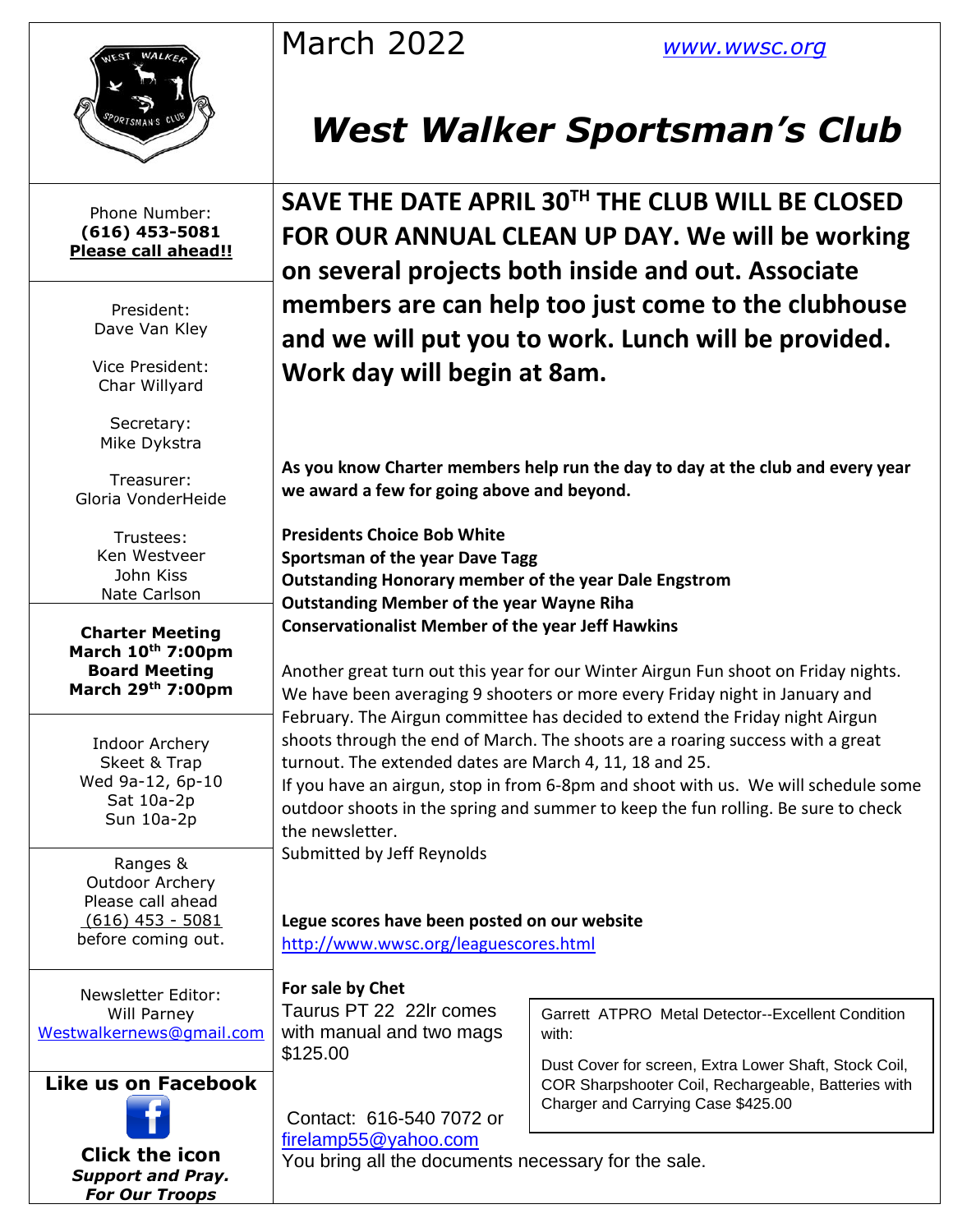# **NEED Volunteers to be trained as Range Monitors.**

WWSC is seeking members to serve flexible shifts, typically 4 to 5 ¼ hrs Please contact Jeff Reynolds (616)710 1280 Email; [wwsc.range.monitor@gmail.com](mailto:wwsc.range.monitor@gmail.com) if you are interested.

## **Range Monitors receive:**

1% discount toward membership renewal for each hour served.  $\{60 \text{ hrs. served}$ ; approximately one shift / month = 60% discount} Personal use of indoor pistol range for serving two or more shifts per month. **Call 616-453-5081 to CONFIRM the ranges are open**



**Clic[k th](http://commons.wikimedia.org/wiki/file:facebook_shiny_icon.svg)e icon**

|            | <b>SOLD OUT -- 2022 Big Gun Raffle Winners-SOLD OUT</b> |                     |  |  |  |  |  |  |  |
|------------|---------------------------------------------------------|---------------------|--|--|--|--|--|--|--|
| Jan        | CZ 612 Field 12ga Semi Auto Shotgun 28"                 | #21 Adoloph Perales |  |  |  |  |  |  |  |
| <b>Feb</b> | <b>Hi-Point 9mm Carbine</b>                             | #181 John Heyt      |  |  |  |  |  |  |  |
| Mar        | Taurus 605 .357 Mag 2" 5 Shot                           |                     |  |  |  |  |  |  |  |
| Apr        | <b>Ruger American Predator 6.5 Creedmoor</b>            |                     |  |  |  |  |  |  |  |
| May        | Springfield XD 3" 9mm 16 shot                           |                     |  |  |  |  |  |  |  |
| Jun        | <b>Ruger American Ranch 350 Legend</b>                  |                     |  |  |  |  |  |  |  |
| Jul        | Smith & Wesson M&P Shield 2.0 9mm                       |                     |  |  |  |  |  |  |  |
| Aug        | Smith & Wesson M&P 9mm SHIELD PLUS                      |                     |  |  |  |  |  |  |  |
| <b>Sep</b> | Glock 17 Gen5 9mm                                       |                     |  |  |  |  |  |  |  |
| Oct        | Tikka T3x Hunter 308 FB SS                              |                     |  |  |  |  |  |  |  |
| <b>Nov</b> | Browning X-Bolt Hell's Canyon 7mm Rem Mag               |                     |  |  |  |  |  |  |  |
| <b>Dec</b> | Browning Cynergy CX 12ga 30" with Adjustable Comb       |                     |  |  |  |  |  |  |  |

**Sundays 10am-6:45pm [Link for range rules](http://www.wwsc.org/img/ranges/RangeRules.pdf)**